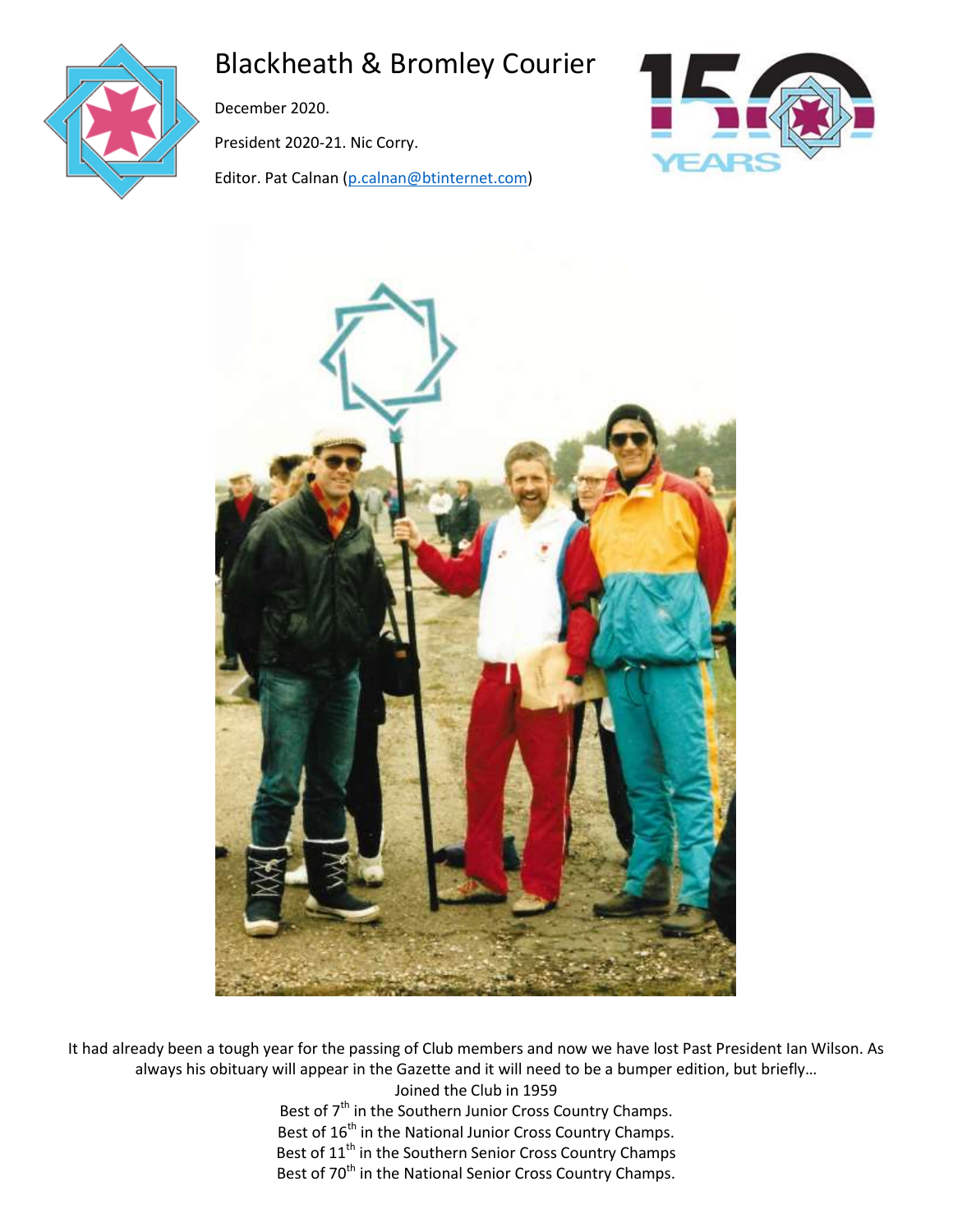Finished in the scoring 6 in all 15 Nationals he ran for the Club Finished in scoring 6 in 15 of the 17 Southerns he ran for the Club. A regular in the Club's road relay teams and a British League track athlete Pb for 5000m – 14.47.4 Pb for 10,000 – 30.26.6 Pb for 10 miles – 50.49 Pb for marathon – 2.28.16 Club President 1981-82, one of our youngest ever Presidents President of the Southern Counties Cross Country Association 1982 President of the South Of The Thames Cross Country Association 1982 Southern CCCA team manager England Cross Country Union Junior mens team manager England Cross Country Union Senior mens team manager Great Britain Senior Mens Cross Country team manager 1989 – 1995 including 7 World Cross Country Championships Blackheath Cross Country and Road team manager Active coach since 1964 and to, amongst others, 10 time world record holder Angela Copson, the first over 65 woman in the world to run under 6 minutes for the mile. (Read "The Runners Year" by Ian on the website) Level 2 starter and marksman. Vice President of Leicestershire and Rutland AA.

News of his passing has brought tributes from former National cross country champions Tim Hutchings, Dave Clarke, John Nuttall and Andrea Whitcombe; from many whose first experience of International competition was under his charge; from Ian Byett on behalf of the ECCA, from marathon legend Bill Adcocks; from International athlete, announcer and father of Jake, Geoff Wightman; and from many others whose lives he touched.

Although he had been ill for a while, and lived at a distance from Hayes, he was still closely following Club matters. One of his articles is in the can for the next Gazette and he had contributed to Agata Cienciala's MA research.

Laughter was never far away when Ian was around and he is going to be missed by a lot of people, who will be thinking of Pauline and sons Mark and Ben and their families.

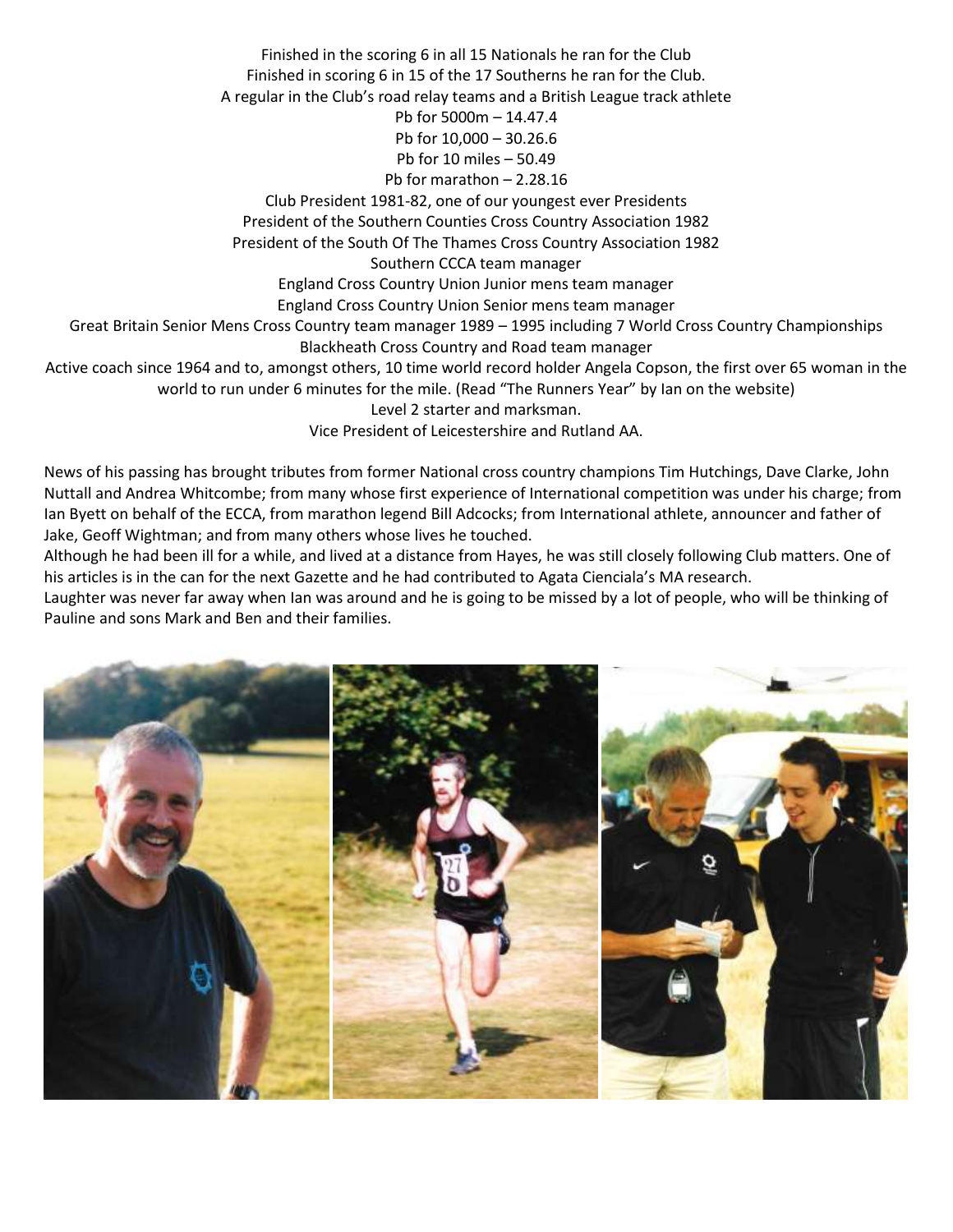## **News**

We all know it anyway, but, at the London Regional Volunteer Awards, Blackheath & Bromley were named Club Of The Year. In addition Claire Austridge was named Volunteer Of The Year; and there were runners up spots for Holly Platt (Young Volunteer Of The Year), Dave Liston (Coach Of The Year) and John Baldwin (Services to Athletics). It was a great evening that can be viewed online. Dave Liston should have received an award for best dressed, and there was great chat between Lorna Booth and Dave Clarke in which Lorna acknowledged her debt to Wigmore and Bromley Ladies President George Stratford.

Kelechi Aguocha was third in the Athletics Weekly Junior Athlete Of the Year awards.

Subs are due, you know what to do.

## **Forthcoming Fixtures.**

There's nothing shaking but the leaves on the trees.

# **Results**

As above, but if you have results please send them in.

# **Social.**

Not a lot happening so here's a few old ones…

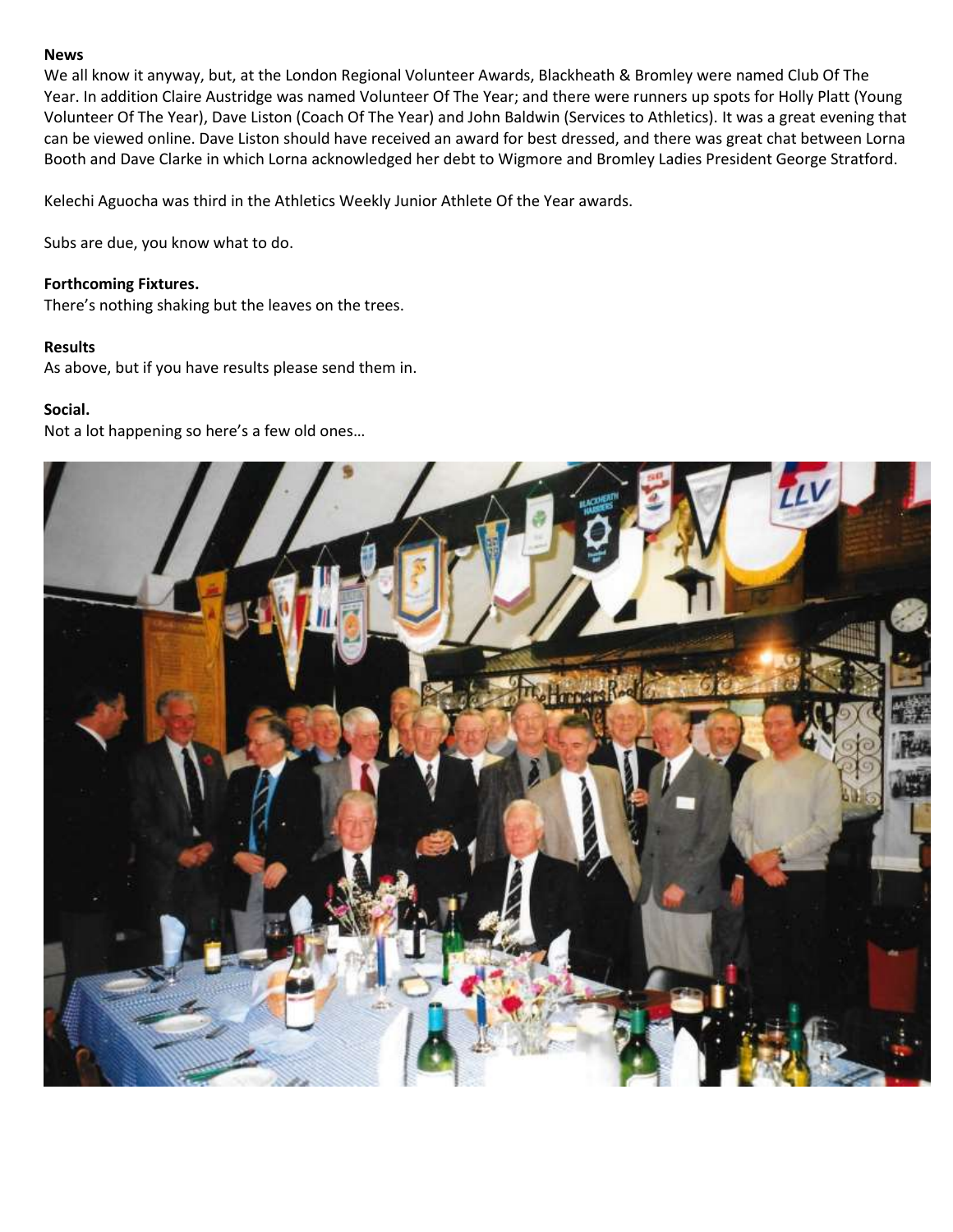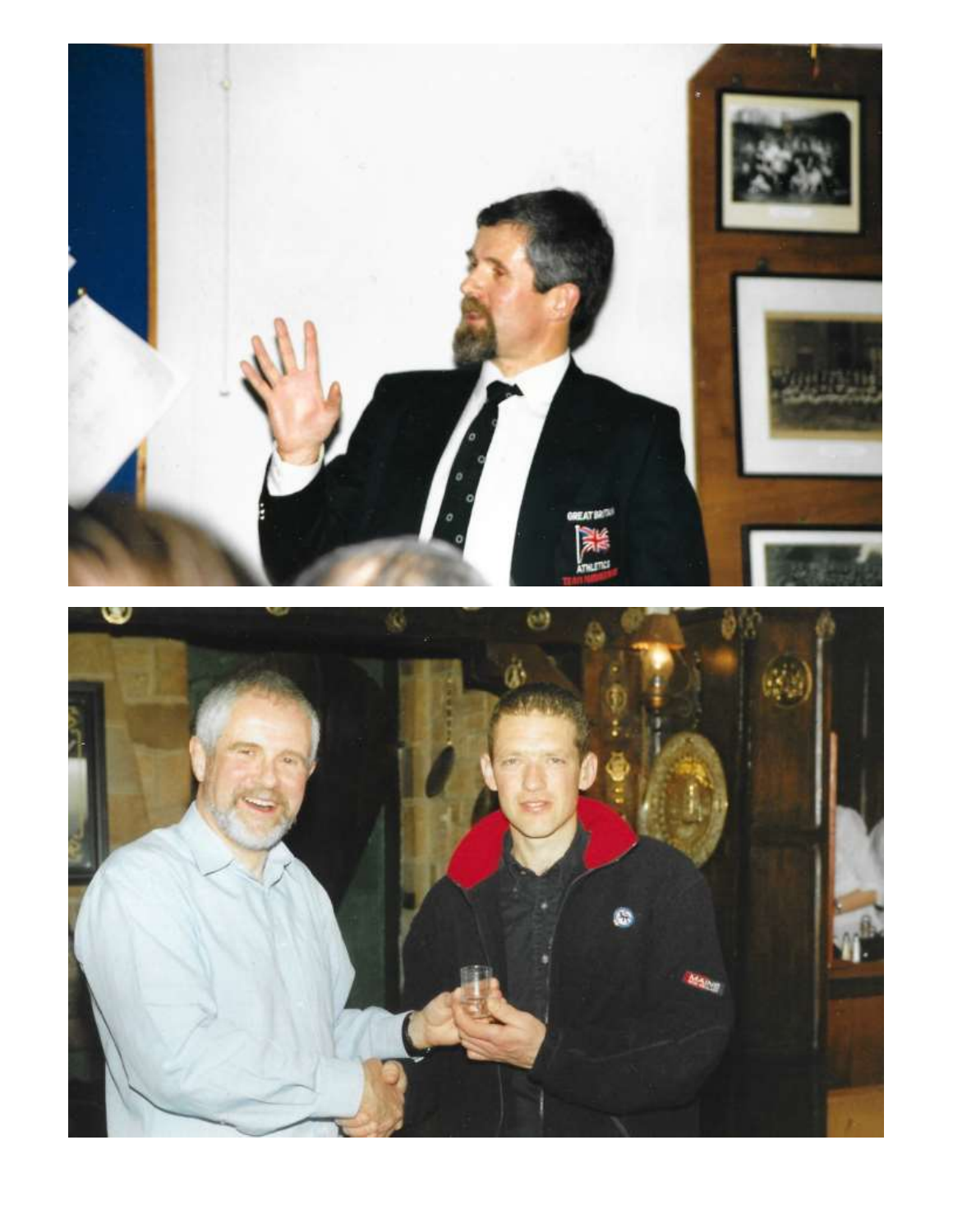## **100 years ago in November 1920**

Nicholls Cup Day. "The usual pea-soup fog prevailed in Town…. and it stretched out a thin white, misty hand as far as West Wickham. Those who were unfortunate or careless enough to find a 1.55 train barred to them by closed gates and irate railway officials had to find their way down by the later train, which arrived at four o'clock… Fifty three S.L.H. and thirty-two BH men turned out for the start, which was witnessed by a large crowd of supporters that had gathered outside the Swan." SLH win which means each club has now won 11 races each. "A great crowd sat down to the repast in the long room of the Swan, and an overflow meeting was held in an adjoining room."

# **75 years ago in November 1945**.

"The strange sounds heard in the Club Room on November 17 turned out to be the greetings exchanged in Hindustani occasioned by C. A. Kidd, D. K. Saunders and J. C. Taylor meeting again and discussing their adventures in various parts of India and Burma".

# **50 years ago in November 1970**

Scoring 46 a side the Club lose to South London Harriers for the first time in five years. Bob Richardson is 3<sup>rd</sup> and Chris Haines(4<sup>th</sup>), Ian Wilson (5<sup>th</sup>), Bob Hawtin (8<sup>th</sup>), Joe Clare (9<sup>th</sup>) and Pete Shepheard (10<sup>th</sup>) all finish in the top ten but Ted Pepper in  $16<sup>th</sup>$  is the only other Blackheath runner in the top 22.

The Wigmore Ladies AGM takes place in lecture room G55 at the Crystal Palace National Sports Centre. Officers for 1970-71 are President – George Stratford, Secretary and Treasurer – Daphne Reed; and Club captain Miss H Minting.

# **25 years ago in November 1995**.

Dave Taylor, representing England, wins the South Of England Margate International race to secure selection for Great Britain for the European Cross Country Championships. Tim Dickinson also representing England is 11th. In the younger age groups Matt Hill wins the under 13s race and Steve Holmes the under 15s. Mike Skinner is 9th in the under 17s. Tim Dickinson finishes 5<sup>th</sup> and Mark Steinle 10<sup>th</sup> in the Belgian Cross Cup in Roeselare, Belgium.

Spencer Newport wins £650 as he finishes second behind Kenya's Sammy Bitok in the Safeway International cross country meeting in Gateshead.

At the London Heathrow Games, Abdi Madar wins the under 15 boys race. Will Bolton leads the Bromley Under 13 team to victory as he finishes runner up, one second behind Hounslow's Mo Farah. The youngsters are back in action the next day at the Kent Young Athletes League at Canterbury and Madar wins the under 15s race to lead the Blackheath team to victory. Team manager Steve Baker is full of praise for second placer Peter Tucker who has his best run for the club so far. On the roads Darrell Smith wins the Crowborough 10km, and Roy Smith sets a new best of 2.30.12 at the Frankfurt Marathon.

Mark Watling wins the Club 7.5 Mile Championship as he leads Blackheath to victory in the Orion Mob Match at Chingford. Also in the team is Alan Stevens, New Zealand's delegate to the IAAF, who is in the Country for a short spell. He joined the Club while a student in the 1950s and this is his first Mob Match for nearly 40 years.

At the AAAs Of England annual awards, Emeka Udechuku wins the Jack Crump Memorial Trophy as the top under 17 athlete in the country in 1995. Blackheath win the Ruth and Dick Taylor Trophy for being the English club with the highest aggregate of points in finals of all under 17 outdoor track and field championships. They are also awarded the "Girls" trophy for being the top English club in the under 15s age group.

Myrtle Augee finishes fifth in the 83kg class at the World Weightlifting Championships in China. (Myrtle won a bronze medal in the clean and jerk in 1994 and it would be 25 years before Britain won another medal at these championships in 2019. That person was also a Club member Emily Muskett (nee Godley)).

# **20 years ago in November 2000**.

DaveTaylor finishes 5th in the Reebok International cross country race at Margate and is selected to represent Great Britain at the European Cross Country Championships at Malmo, Sweden in December.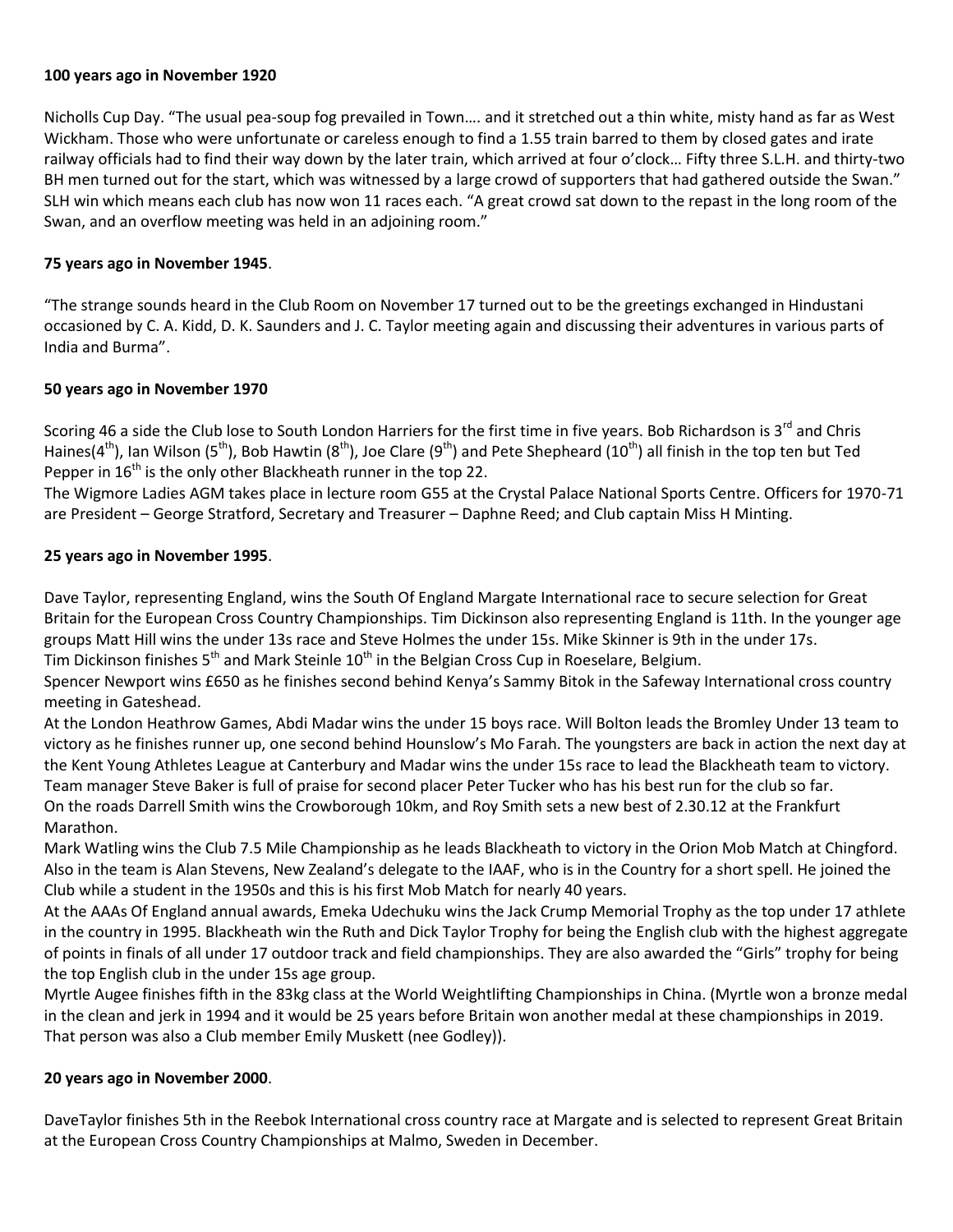At the British Veterans cross country relays the M50 team of Jim Phelan, Ken Daniel, Peter Hamilton and Hugh Morten finish with silver medals.

Principle guest at the Club Dinner is Adam Walker, Director of Development at UK Athletics, and the Mayor and Mayoress of Bromley David and Mrs Helen Crowe.



## **15 years ago in November 2005**

A busy month for Michael Skinner. He wins the opening race of the UK Cross Challenge at Senneleys Park, Birmingham, despite taking a bath on the way. He also runs the third equal fastest leg of the day at the National Cross Country Relays at Mansfield. He finishes November by gaining selection to represent Great Britain at the European Cross Country Championships after coming 4th in the Trials race in Liverpool, a race won by Mo Farah.

Nanette Cross represents Northern Ireland in the Masters Home Countries International Cross Country meeting in Dublin. She was first scorer for her team in the over 55s race.

BBC Athletics Commentator Paul Dickinson is the Guest Speaker at the Club Dinner.

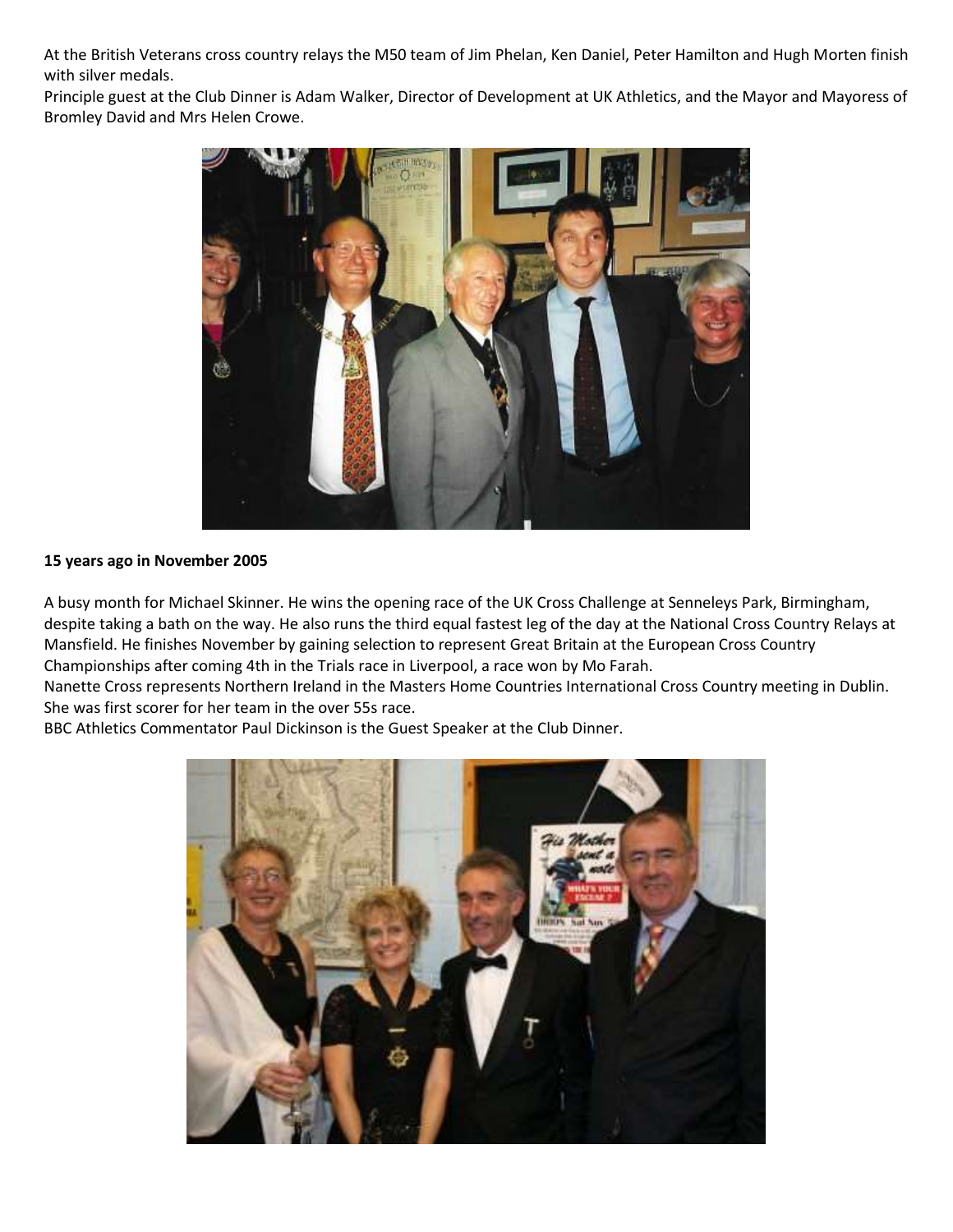## **10 years ago in November 2010**

At the National Cross Country relays at Mansfield the Senior mens team of Scott Overall, Alex Bruce Littlewood, Michael Skinner and Andy Rayner finishes 2nd. Scott runs the third fastest individual leg of the day.

Michael Skinner presents the awards at the Bromley Primary Schools Cross Country races at Crystal Palace and then wins the Orion Mob Match in the afternoon.

Bill Foster represents England at the British Masters Home Countries International. He is 12th in the over 50s race. Ken Livingstone, former Mayor Of London, is guest at the Club Dinner